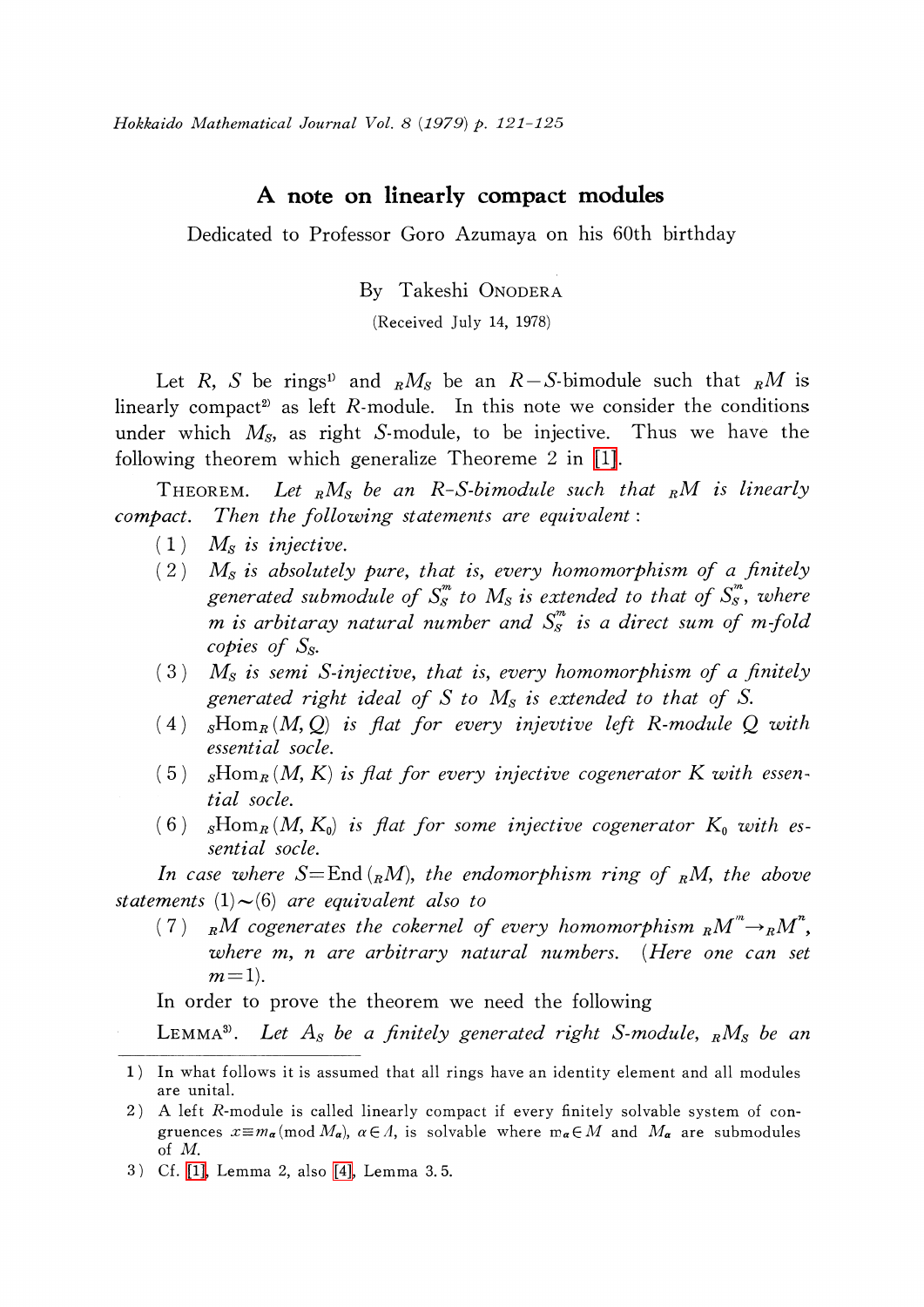## 122 T. Onodera

R-S-bimodule such that  $\ _{R}M$  is linearly compact, and,  $\ _{R}Q$  be an injective left R-module with essential socle. Then  $A \otimes_{R} \text{Hom}_{R}(M, Q)$  and  $\text{Hom}_{R}(\text{Hom}_{S})$  $(A, M), Q$  are isomorphic under the isomorphism  $\theta_{A}$ :  $\cdot$ 

$$
\theta_A: A \underset{S}{\otimes} \text{Hom}_R(M, Q) \ni \sum_i a_i \otimes f_i \longrightarrow
$$
  
\n
$$
\left(\text{Hom}_S(A, M) \ni g \longrightarrow \sum_i f_i \left(g(a_i)\right) \in Q\right),
$$
  
\n
$$
a_i \in A, \qquad f_i \in \text{Hom}_R(M, Q).
$$

PROOF. At first we show that the mapping  $\theta_{A}$  is a monomorphism. Let  $A=\sum_{i=1}^{n}a_{i}S$  and  $\sum_{i=1}^{n}a_{i}\otimes f_{i}$  be an element of the kernel of  $\theta_{A}$ :  $\theta_{A}(\sum_{i=1}^{n}a_{i}\otimes f_{i})$ =0. This implies that  $\sum_{i=1}^{n}f_{i}(g(a_{i}))=0$  for all  $g\in Hom_{S}(A, M)$ . Let  $\mathcal{U}$  :=  $\{(s_{1}, s_{2}, \ldots, s_{n})\in S^{n}|\sum_{i=1}^{n}a_{i}s_{i}=0\}$  and  $\mathscr{U}^{\perp}: = \{(x_{1}, x_{2}, \ldots, x_{n})\in M^{n}|\sum_{i=1}^{n}x_{i}s_{i}=0$  for all  $\langle s_{1}, s_{2}, \cdots, s_{n}\rangle {\in}\mathscr{U}\big\}$ . Let  $\langle y_{1}, y_{2}, \cdots, y_{n}\rangle$  be an element of  $\mathscr{U}^{\perp}$ . Then the mapping  $g: A \Rightarrow \sum_{i=1}^{n} a_{i} s_{i} \rightarrow \sum_{i=1}^{n} y_{i} s_{i} \in M$  is a (well defined) homomorphism of  $A_{S}$  into  $M_{S}$  such that  $g(a_{i}) = y_{i}$ ,  $i = 1,2, \cdots, n$ . It follows that  $\sum_{i=1}^{n}f_{i}(y_{i})=0$ . Let  $\varphi$  be the homorphism of  ${}_{R}M^{n}$  into  ${}_{R}Q$  defined by  $\varphi((x_{1}, x_{2}, \cdots, x_{n}))=\sum_{i}^{n}f_{i}(x_{i})$ . Then we have Ker  $\varphi\!\supseteq\!\!\mathscr{U}^{\perp}$ . Since  ${}_RM,$  whence  ${}_RM^{n},$  is linearly compact and  $M^{n}/\mathrm{Ker}\varphi\cong\varphi(M^{n})\subseteq Q$  is cofinitely generated<sup>4)</sup>, there exist a finite number of elements  ${\mathscr{J}}_j$  : =(s<sub>1</sub>, s<sub>2</sub>, …, s<sub>n</sub>), j=1,2, …, *l*, of  ${\mathscr{U}}$  such that ker  $\varphi\supseteq\bigcap\limits^l{\mathscr{J}}_{j}^{\perp}$ where  $\mathscr{Z}_{j}^{\perp} := \{(x_{1}, x_{2}, \cdots, x^{n})\in M^{n}|\sum_{i=1}^{n}x_{i}s_{i}^{(j)}=0\}^{5}$ . Then, since  ${}_{R}Q$  is injective, the well defined mapping  $((\mathscr{X}, \mathscr{P}_{1}), (\mathscr{X}, \mathscr{P}_{2}), \cdots, (\mathscr{X}, \mathscr{P}_{l})) {\rightarrow} \sum f_{i}(x_{i}){\in}Q,$  where  $\mathscr{X}$  =(x<sub>1</sub>, x<sub>2</sub>, …, x<sub>n</sub>)  $\in$  M<sup>\*</sup> and (  $\mathscr{X},$   $\mathscr{S}_{j}$ ) =  $\sum_{i}x_{i}s_{i}^{(j)}$ , is extended to a homorphism of  ${}_{R}M^{e}$  into  ${}_{R}Q$ . Thus there exist homomorphisms  $g_{1} , g_{2} , \cdots , g_{l}\!\in\!\mathrm{Hom}_{R}(M, Q)$ such that  $\sum_{i=1}^{n}f_{i}(x_{i})=\sum_{i=1}^{n}g_{j}(\sum_{i=1}^{n}x_{i}s_{i}^{(j)})=\sum_{i=1}^{n}(\sum_{i=1}^{l}s_{i}^{(j)}g_{j})(x_{i})$  for  $(x_{1}, x_{2}, \ldots, x_{n})\in M^{n}$ . It follows that  $f_{i} = \sum_{i}^{j} s_{i}^{(j)}\cdot g_{j}$ ,  $i=1,2, \cdots, n$ . Then we have  $\sum_{i}^{n} a_{i}\otimes f_{i} = \sum_{i}^{n} a_{i}\otimes f_{i}$  $(\sum_{j} s_{i}^{(j)}\cdot g_{j})=\sum_{j}(\sum_{j}a_{i}s_{i}^{(j)})\otimes g_{j}=0.$  Thus  $\theta_{A}$  is a monomorphism. Next we show that  $\theta_{A}$  is an epimorphism. Let  $\alpha$  be a element of  $\text{Hom}_{R}(\text{Hom}_{S}(A, M) ,$ 

<sup>4)</sup> Cf. [\[2\],](#page-4-2) Propositions 1, 3, 5.

<sup>5)</sup> Cf. [\[1\],](#page-4-0) Theorem 6.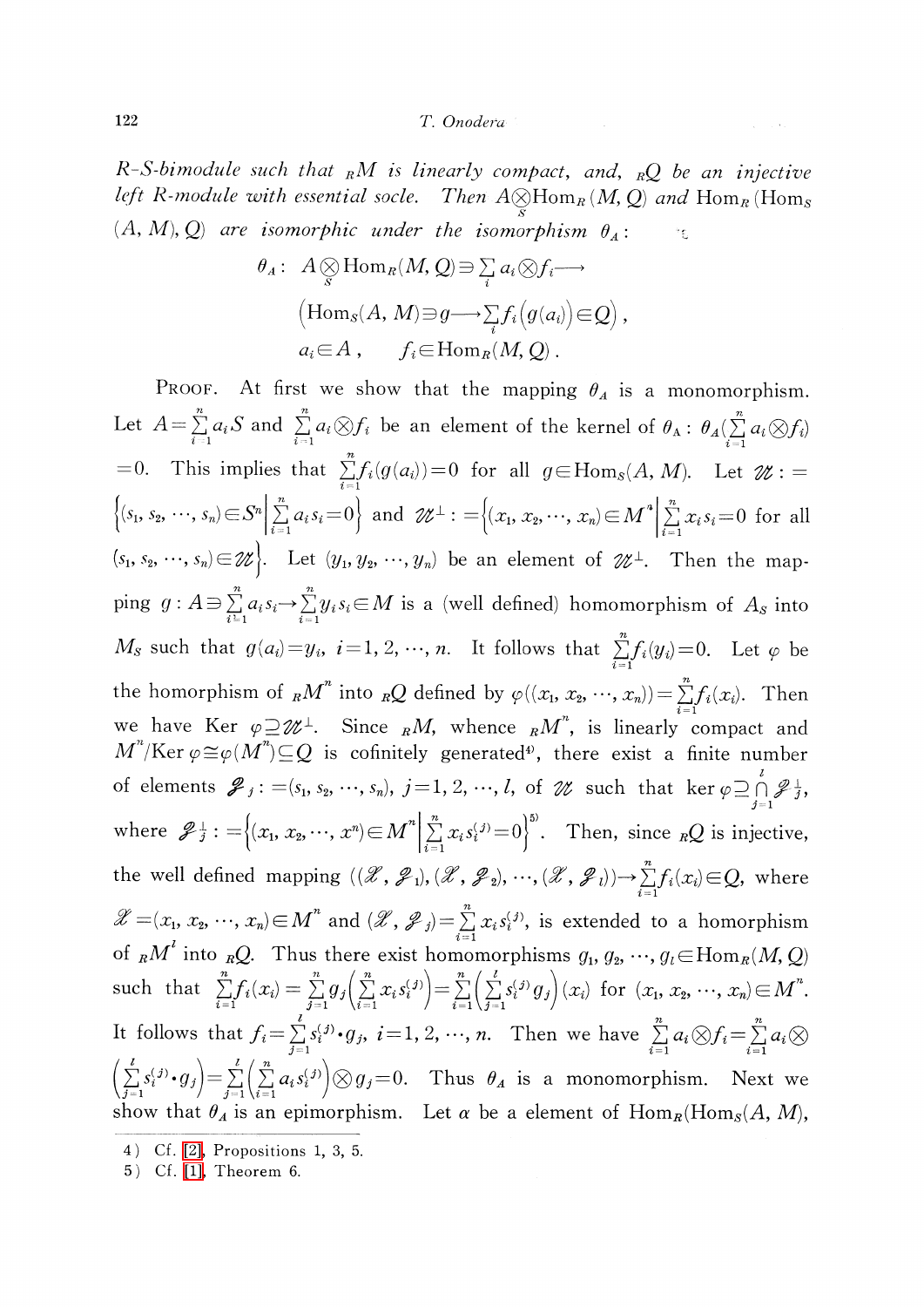Q). Then, since  $_RQ$  is injective, the well defined mapping

$$
(g(a_1), g(a_2), \cdots, g(a_n)) \longrightarrow \alpha(g) \in \mathcal{Q}
$$
, where  $g \in \text{Hom}_S(A, M)$ ,

is extended to a homorphism of  $_{R}M^{n}$  to  $_{R}Q$ . It follows that there exist  $f_{1},f_{2}, \ldots,f_{n}\in \text{Hom}_{R} (M, Q)$  such that  $\alpha(g)=\sum_{i=1}^{n}f_{i}(g(a_{i})) , g\in \text{Hom}_{S}(A, M)$ . This implies that  $\alpha\!=\!\theta_{A}(\sum a_{i}\!\otimes\!\! f_{i}).$  Thus  $\theta_{A}$  is an epimorphism.

PROOF OF THE THEOREM. The implications  $(1)\Rightarrow(2)\Rightarrow(3)$  are clear.  $(3)\Rightarrow$ (4). Let  $\boldsymbol{\kappa}$  be a finitely generated right ideal of S and

$$
0 \longrightarrow \mathcal{A} \longrightarrow S \longrightarrow S/\mathcal{A} \longrightarrow 0
$$

be the canonical exact sequence. Then, since  $M_{S}$  is semi S-injective and  $RQ$  is injective, we have the following commutative diagram with exact rows:

$$
\mathcal{A} \otimes \text{Hom}_{R}(M, Q) \longrightarrow S \otimes \text{Hom}_{R}(M, Q) \longrightarrow S/\mathcal{A} \otimes \text{Hom}_{R}(M, Q) \longrightarrow 0
$$
  
\n
$$
\downarrow \theta_{\mathcal{A}} \qquad \qquad \downarrow \theta_{\mathcal{B}} \qquad \qquad \downarrow \theta_{\mathcal{S}} \qquad \qquad \downarrow \theta_{\mathcal{S}/\mathcal{A}} \qquad \qquad \downarrow \theta_{\mathcal{S}/\mathcal{A}}.
$$
  
\n0 $\longrightarrow \text{Hom}_{R}(\text{Hom}_{S}(\mathcal{A}^{\mathcal{A}}, M), Q) \longrightarrow \text{Hom}_{R}(\text{Hom}_{S}(S, M), Q) \longrightarrow \text{Hom}_{R}(\text{Hom}_{S}(\mathcal{S}/\mathcal{A}^{\mathcal{A}}, M), Q) \longrightarrow 0.$ 

Here, by the above lemma, the vertical arrows are all isomorphisms. It follows that  $\iota\otimes 1_{\text{Hom}_{R}(M,Q)}$ :  $\mathcal{M}\otimes_{S}Hom_{R}(M, Q)\rightarrow S\otimes_{S}Hom_{R}(M, Q)$  is a monomorphism. Thus  ${}_{S}Hom_{R}(M, Q)$  is a flat left S-module. (4) $\Rightarrow$ (5) $\Rightarrow$ (6) are clear. (6) $\Rightarrow$ (3). Suppose that  $_{S} \mathrm{Hom}_{R}(M, K_{0})$  is flat. Let  $\not\sim\,$  be a finitely generated right ideal of S and

$$
0 \longrightarrow \mathcal{A} \xrightarrow{\ell} S \xrightarrow{\nu} S/\mathcal{A} \xrightarrow{\sim} 0
$$

be the canonical exact sequence. Then we have the following exact sequence:

$$
0 \longrightarrow_{\mathscr{A}} \underset{S}{\otimes} \text{Hom}_R(M, K_0) \longrightarrow S \underset{S}{\otimes} \text{Hom}_R(M, K_0) \longrightarrow
$$
  

$$
S/\mathscr{A} \underset{S}{\otimes} \text{Hom}_R(M, K_0) \longrightarrow 0.
$$

It follows by the above lemma that we have the following exact sequence:

$$
0 \longrightarrow \text{Hom}_{R}(\text{Hom}_{S}(\mathcal{A}_{\bullet}, M), K_{0}) \longrightarrow \text{Hom}_{R}(\text{Hom}_{S}(S, M), K_{0}) \longrightarrow
$$
  
Hom\_{R}(\text{Hom}\_{S}(S/\mathcal{A}\_{\bullet}, M), K\_{0}) \longrightarrow 0.

Since 
$$
_{R}K_{0}
$$
 is an injective cogenerator, this means that the sequence  
\n
$$
0 \longrightarrow \text{Hom}_{S}(S/\mathcal{A}^{\bullet}, M) \xrightarrow{\text{Hom}(\nu, 1_{M})} \text{Hom}_{S}(S, M) \xrightarrow{\text{Hom}(\nu, 1_{M})} \text{Hom}_{S}(\mathcal{A}^{\bullet}, M) \longrightarrow 0
$$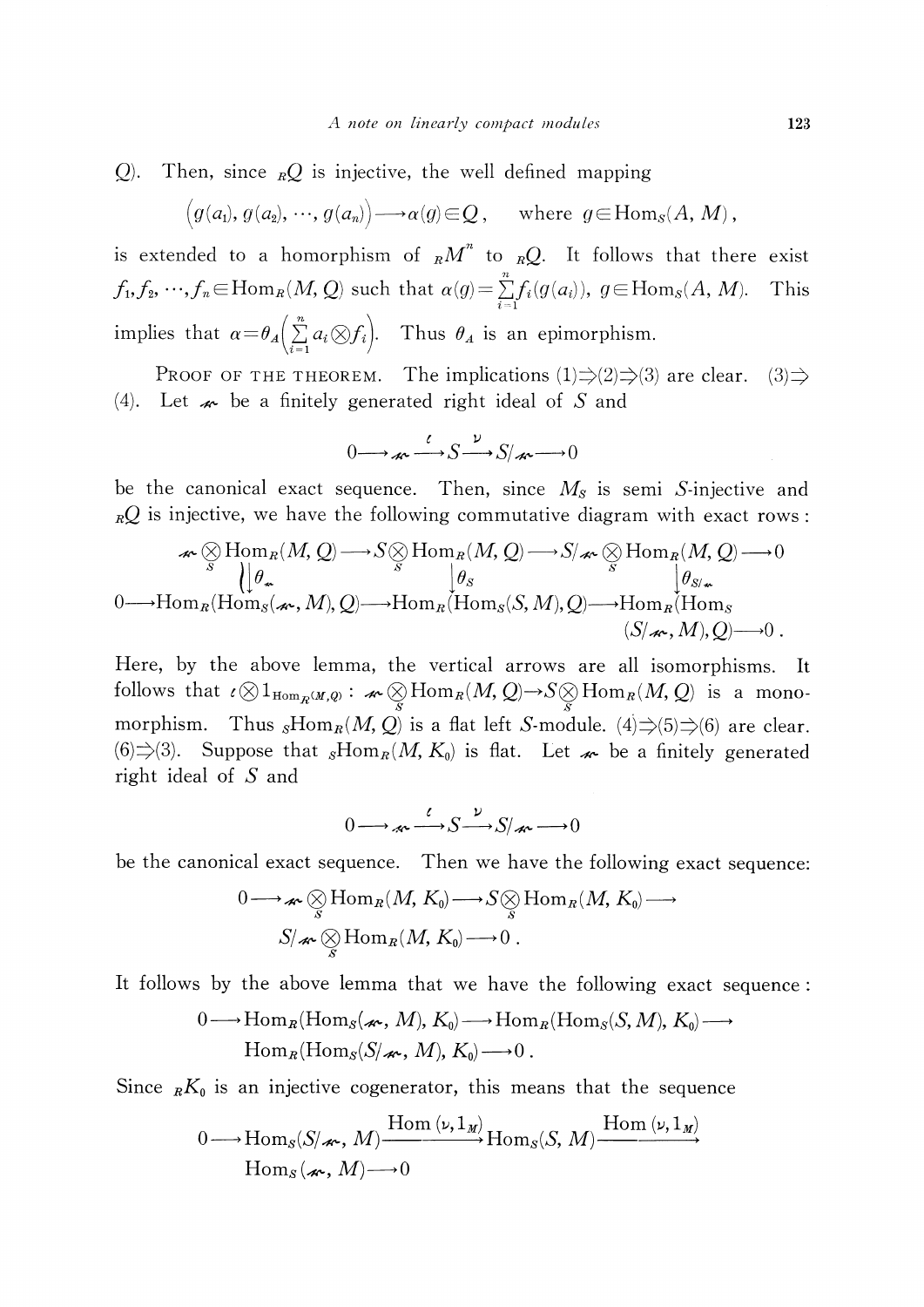## 124 T. Onodera

is exact. It follows that  $M_{\rm s}$  is semi S-injective. (3) $\Rightarrow$ (1). Let  $\boldsymbol{\varkappa}$  be a right ideal of S and  $\varphi$  be a homomorphism of  $\star\!\!\star$  into  $M_{S}$ . For each element s of  $\boldsymbol{\varkappa}$ , since  $M_{S}$  is semi S-injective, there is an element  $m_{s}$  of M such that  $\varphi(s)=m_{s}s$ . Then the system of congruences:

$$
x \equiv m_s \pmod{\operatorname{Ann}_{M}(s)}, \qquad s \in \mathcal{A}.
$$

where  $\text{Ann}_{M}(s)$ : ={ $x\in M|x=0\rangle$ , is finitely solvable, because again  $M_{S}$  is semi S-injective. Since  $\ _{R}M$  is linearly compact there exists a solution  $m_{0}$ for the system of congruences. Then we have  $m_{0}s=m_{s}s=\varphi(s)$  for all  $s\in\mathcal{A}$ . Thus  $M_{\rm s}$  is injective. The equivalence  $(7)\Leftrightarrow(2)$  is obtained in [\[5\]](#page-4-3) [\(\[5\],](#page-4-3) 1.8 Satz).

From our theorem we have the following

COROLLARY<sup>6</sup>. Let R be a ring such that  $_RR$  is linearly compact. Then the following statements are equivalent:

- $(1)$   $R_{R}$  is injective.
- $(2)$  R<sub>R</sub> is absolutely pure.
- $(3)$   $R_{R}$  is semi R-injective.
- (4) Every injective left R-module with essential socle is flat.
- (5) Every cofinitely generated injective left R-module is flat.<br>(6) Every colocal<sup>n</sup> injective left R-module is flat.
- Every colocal<sup> $7$ </sup> injective left R-module is flat.
- (7) Every injective cogenerator with essential socle is flat.
- (8) There is <sup>a</sup> flat injective cogenerator with essential socle.
- (9)  $_RR$  cogenerates the cokernel of every homomorphism  $R^{m}\!\!\rightarrow\!\! R^{n},$  where m, n are arbitrary natural numbers. (Here one can set  $m=1$ ).

PROOF. Since  $R$  is semi-perfect<sup>8</sup>, the number of non-isomorphic simple left R-modules is finite. Thus there is a cofinitely generated injective cogenerator. Then it is easy to see that the equivaleces  $(5)\Leftrightarrow(6)\Leftrightarrow(8)$  hold. The rest of the proof follows direct from the theorem.

<sup>6)</sup> Cf. [\[1\],](#page-4-0) Théorème 2.

<sup>7)</sup> Cf. [\[3\],](#page-4-4) Satz 1'.

<sup>8)</sup> Cf. [\[2\],](#page-4-2) Corollary to Theorem 5.